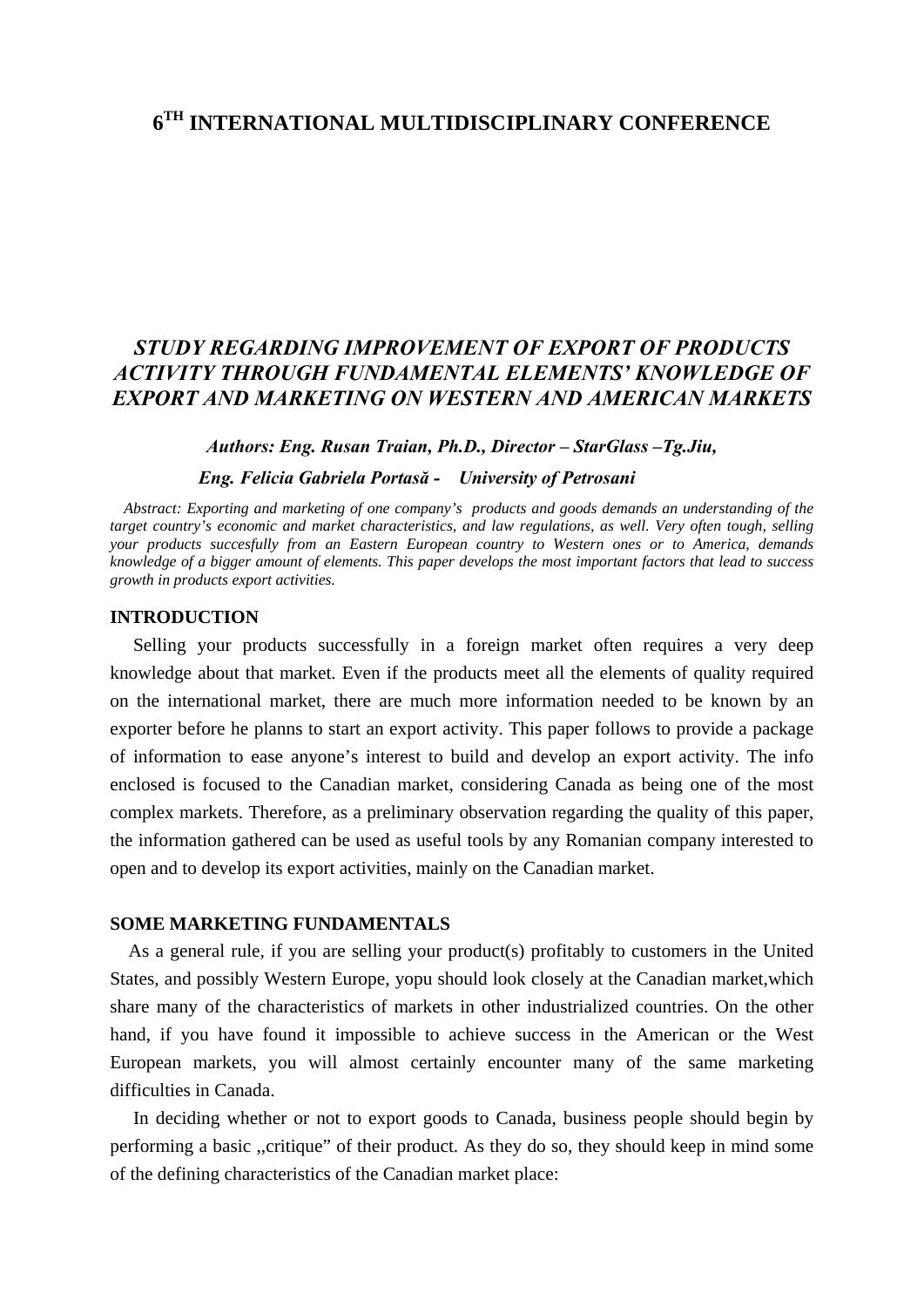### **1. Seasonal factors**

 Is the use of, and demand for, your product likely to be affected by geography, climate and or seasonal buying patterns? Canada generally has a harsh climate, its population is spread unevenly across a number of regional markets, and many products tend to be purchased at particular times of the year. In many cases, wholesalers and retailers arrange to purchase certain products about nine months before the retail selling season begins.

*Example:* the market for many clothing and footwear products in Canada is strongly influenced by variations in the climatic conditions prevailing across the country, by seasonal cycles, and by changes in ,, fashion". As a result, there are regular retailers' buying seasons for various categories of clothing and footwear products.

# **2. Cultural factors**

 The cosmopolitan and increasingly multicultural character of Canadian society means that many different customer preferences co-exist in Canada. There is also a tendency, especially among younger customers, to be influenced by shifting fashion ,, trends". Exporters must also bear in mind that more than six million Canadians, living into Quebec should use French in their promotional materials, advertising, product ingredients, and instructions for use. They should also consult with potential importers as to French Canadians tastes, attitudes and lifestyles since these can sometimes differ from those in the rest of Canada.

#### **3. Quality and style**

 Canadian buyers are demanding and most products sold in Canada tend to be of relatively quality. Attractive styling or packaging is critical to selling most consumer goods. Often the Canadian importer/distributor will attend to or assist in this aspect of marketing your product. Because of growing customer demands for quality, there is a trend in Canada toward extended warranties for many consumer durables. Quality consideration are also important for fresh and prepackaged food products, which are subject to government regulation.

### **4. Market positioning**

 In preparing a product critique, you should develop an idea of the size, growth, and appeal of the Canadian market for the specific products you hope to sell. The value of a product's annual sales provides a preliminary indication of whether the Canadian market is really worth pursuing.

 At present, analysts are predicting strong growth in Canada's market for medical supplies, computers, exotic and gourmet foods, high quality baby products, and a wide variety of timesaving products.

#### **5. Market information**

 Many major Canadian corporations use consumer or buyer surveys to acquire market information when considering the development of a new or improved product, or planning to reposition an existing product in the marketplace.

 An exporter's home government can be a useful source of information on the Canadian market. Most countries have commercial or diplomatic representatives accredited to Canada.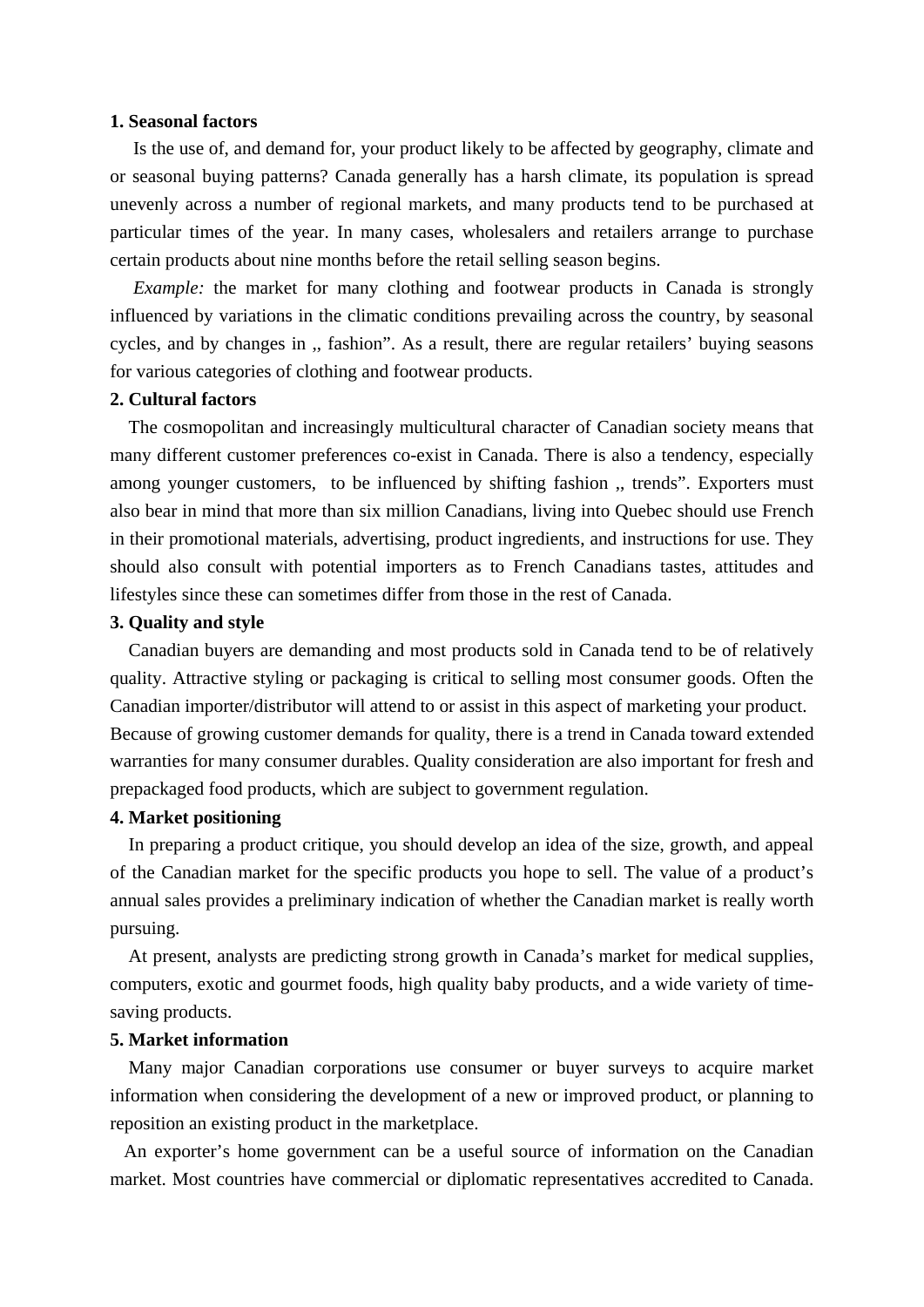Trade Facilitation Office Canada works closely with their trade representatives to provide market information as requested to would-be exporters. There are also, several statistics publications issued by the Canadian government which are valuable for market research, though some of them tend to be costly.

### **6. Advertising and promotion**

 Canadians are strongly influenced by advertising, as are customers in most industrialized countries. Television accounts for the biggest proportion of total advertising revenues in Canada, followed by newspapers, magazines, and radio.

 But, because of the cost and the difficulty of targeting markets effectively, very few exporters make direct use of the Canadian broadcast media to advertise or promote products. Similarly, few choose to advertise their products in daily newspapers.

## **7. Advertising alternatives**

 Cooperative advertising and promotion campaigns undertaken jointly with Canadian importers/distributors may make sense for some suppliers. Other advertising/promotion options used by Canadian importers/distributors include brochures, contests, direct mail, coupons, and special events.

## **8. Trade shows**

 There are many trade shows and fairs held regularly in Toronto or Montreal. Foreign firms, particularly those planning to enter the Canadian market for the first time, may find it worthwhile to attend a specialized trade show. Exhibiting is a costly option, and should not be undertaken without a careful of various alternate strategies for reaching potential customers.

# **9. Samples**

The exporter will likely need to bring limited quantities of the product(s) to Canada when attending a trade show, fair or on a trade mission. Samples may be imported by a non-resident of Canada, or a resident of Canada who is employee or agent of a foreign supplier and negotiates sales contracts only in the name of the foreign supplier.

# **10. Trading houses**

Trading houses act as commercial intermediaries between the producers and the purchasers of goods and services. Exporters may consider using the services of trading houses at home as part of their efforts to enter the Canadian market. They should also consider the possibility of engaging a Canadian trading house to provide similar service.

According to one survey, 14% of Canadian trade house activity involves assisting foreign exporters entering Canada, 8% involves transactions in a third country, and 9% is concerned with countertrade transactions.

# **11. Import and distribution channels**

The marketing system in Canada adds a mark-up on goods as they move through the distribution stages from entry into the country to final sale to the end user. Often exporters sell directly to retailers, some of which have centralized buying departments and agents posted abroad. More rarely, an exporter may sell directly to final end-users.